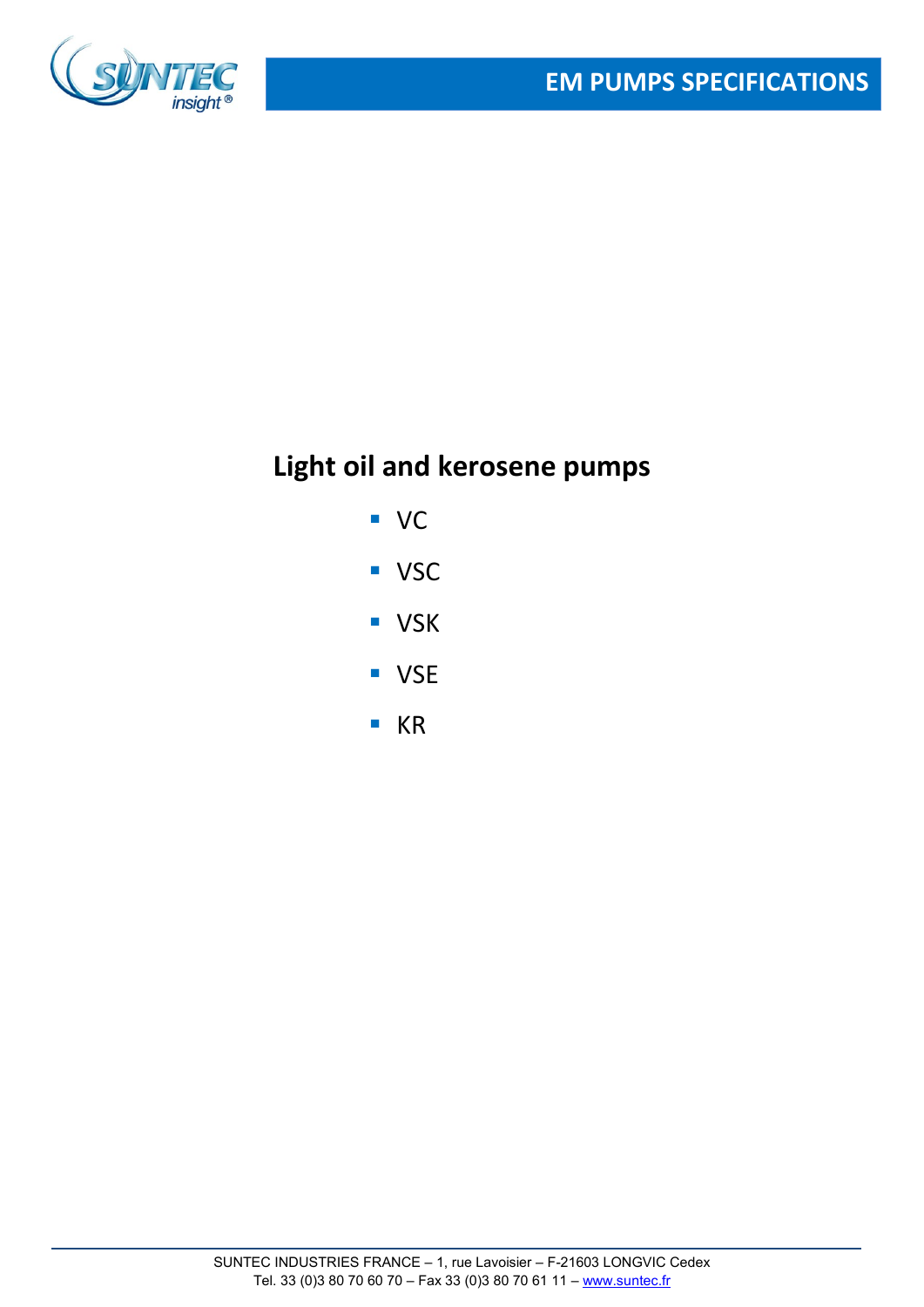



| Category:<br><b>Application:</b><br><b>Classification:</b>                                        | <b>Non-Capacity Type Solenoid Pump</b><br><b>Oil Series</b><br><b>Pressure (Piston) Type</b>                                                                                                                                                                                                                                                                                                                                                                                                                                                                  |  |
|---------------------------------------------------------------------------------------------------|---------------------------------------------------------------------------------------------------------------------------------------------------------------------------------------------------------------------------------------------------------------------------------------------------------------------------------------------------------------------------------------------------------------------------------------------------------------------------------------------------------------------------------------------------------------|--|
| <b>FEATURES:</b><br>$\bullet$<br><b>PRIMARY</b><br><b>APPLICATIONS:</b><br><b>SPECIFICATIONS:</b> | These non-capacity solenoid pump models are<br>linearly controlled by pulse with modulation<br>(PWM) in variable pressure oil applications.<br>Every pump models in this series can be adapted at<br>the factory input use with one of different input<br>voltages. For the AC input voltage options, usually<br>the pump output pressure is generated when a<br>half-wave AC voltage is applied.<br>Used as a precision (PWM controlled) "gun-type"<br>burner in kerosene space heaters and light oil<br>water boilers.<br>Used as a pressure type actuator. |  |
| <b>MODELS</b><br><b>SPECIFICATIONS</b>                                                            | <b>VC63</b>                                                                                                                                                                                                                                                                                                                                                                                                                                                                                                                                                   |  |
| <b>Power Sources</b>                                                                              | 100 - 240VAC [Pulse Width Modulation Circuit Board is Required]<br>12 - 24VAC [Pulse Width Modulation Circuit Board is Required]                                                                                                                                                                                                                                                                                                                                                                                                                              |  |
| <b>Power Consumption</b>                                                                          | 19W (Typ.) / 45W (Max)                                                                                                                                                                                                                                                                                                                                                                                                                                                                                                                                        |  |
| <b>Maximum Free Flow Rate</b>                                                                     | 10L/H (TyP.)                                                                                                                                                                                                                                                                                                                                                                                                                                                                                                                                                  |  |
| Maximum Pressure (No Flow)*                                                                       | 18 Bar (TyP.)                                                                                                                                                                                                                                                                                                                                                                                                                                                                                                                                                 |  |
| <b>Pressure Regulation System</b>                                                                 | Without a mechanical pressure regulation system                                                                                                                                                                                                                                                                                                                                                                                                                                                                                                               |  |
| <b>Corresponding Nozzle</b>                                                                       | 1.0GPH ~ 1.5GPH                                                                                                                                                                                                                                                                                                                                                                                                                                                                                                                                               |  |
| <b>Suction Level(m)</b>                                                                           | $-1m$ ~ $+2m$                                                                                                                                                                                                                                                                                                                                                                                                                                                                                                                                                 |  |
| <b>Internal Solenoid Cut-off Valve</b>                                                            | Yes                                                                                                                                                                                                                                                                                                                                                                                                                                                                                                                                                           |  |
| <b>Operating Temperature</b>                                                                      | -20 º C ~ 40 º C (Non-Freezing)                                                                                                                                                                                                                                                                                                                                                                                                                                                                                                                               |  |
| <b>Mounting Thread</b>                                                                            | 2x M6*1                                                                                                                                                                                                                                                                                                                                                                                                                                                                                                                                                       |  |
| <b>Piping Connection Sizes</b>                                                                    | Intake: R 1/8"B male, R 1/8 female, G 1/8 male<br>Outlet : G 1/8"B (Half Spherical Surface of Radius 4 mm),                                                                                                                                                                                                                                                                                                                                                                                                                                                   |  |
| Weight                                                                                            | 0.72 kg                                                                                                                                                                                                                                                                                                                                                                                                                                                                                                                                                       |  |

\* Measurements of the maximum flow rate and the maximum pressure are dependent upon the type of nozzle used conjunction with each pump. The values given above for VC63 pump models is derived from calculations using 0.4 gal / h and 0.85 gal / h nozzles, respectively.

IN

# **OUTLINE DRAWING:**





The graph is a central value and not a guaranteed value.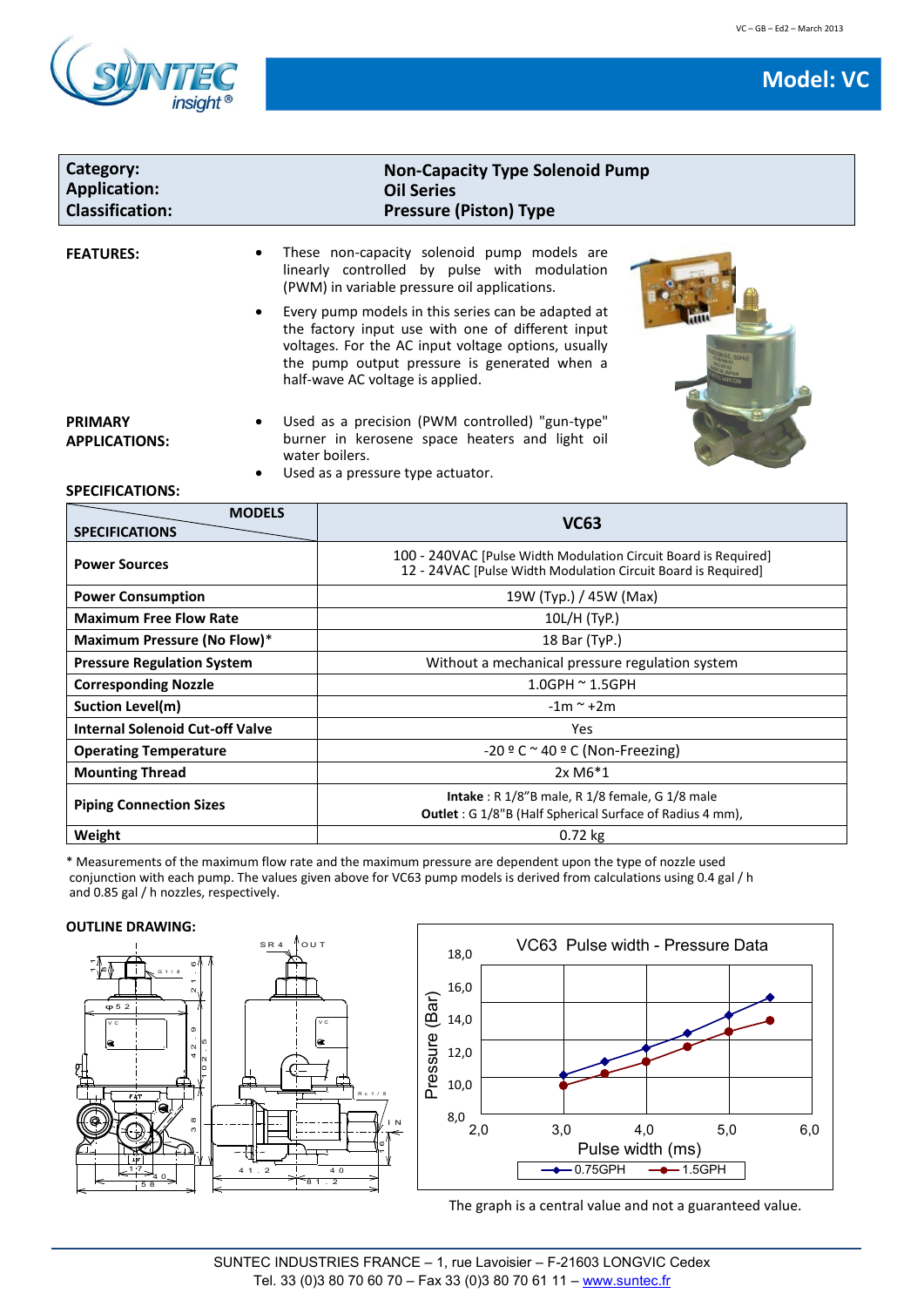

| Category:<br><b>Application:</b><br><b>Classification:</b> | <b>Non-Capacity Type Solenoid</b><br><b>Oil Series</b><br>Pressure Type (Piston Type)                                                                                    |  |
|------------------------------------------------------------|--------------------------------------------------------------------------------------------------------------------------------------------------------------------------|--|
| <b>FEATURES:</b>                                           | The popular NIPCON non-capacity type of solenoid<br>٠<br>pump models are in the most commonly used<br>configuration for high pressure oil applications.                  |  |
|                                                            | These pumps include a relief valve that can be<br>٠<br>manually adjusted to regulate the internal pressure of<br>the pump for optional useful operating characteristics. |  |
| <b>PRIMARY</b><br><b>APPLICATIONS:</b>                     | Used as a "gun-type "burner with kerosene and light<br>$\bullet$<br>oils for space heaters and water boilers, and so on.                                                 |  |
|                                                            | Used with light oils in pressurized lubricating systems.<br>$\bullet$                                                                                                    |  |

## **SPECIFICATIONS:**

| <b>MODELS</b><br><b>SPECIFICATIONS</b> | VSC <sub>90</sub>                                                                                                                    |  |
|----------------------------------------|--------------------------------------------------------------------------------------------------------------------------------------|--|
| <b>Power Sources</b>                   | 100 - 240VAC (50 / 60Hz) [Half-Wave Rectifier is Required]                                                                           |  |
| <b>Power Consumption</b>               | 30W (TyP.) / 45W (Max)                                                                                                               |  |
| <b>Maximum Free Flow Rate</b>          | 18L/H (TyP.)                                                                                                                         |  |
| <b>Maximum Pressure (No Flow)</b>      | 18 Bar (TyP.)                                                                                                                        |  |
| <b>Pressure Regulation System</b>      | <b>Relief Valve</b>                                                                                                                  |  |
| <b>Corresponding Nozzle</b>            | $1.5$ GPH $\approx$ 2.5GPH                                                                                                           |  |
| Suction Level(m)                       | $-1m$ $\sim$ +2m                                                                                                                     |  |
| <b>Internal Solenoid Cut-Off Valve</b> | Yes                                                                                                                                  |  |
| <b>Operating Temperature</b>           | $-20$ º C ~ 40 º C (Non-Freezing)                                                                                                    |  |
| <b>Mounting Thread</b>                 | $2x$ M $6*1$                                                                                                                         |  |
| <b>Piping Connection Sizes</b>         | <b>Intake</b> : $R\ 1/8$ "B male, $R\ 1/8$ female, $G\ 1/8$ male<br><b>Outlet</b> : G 1/8"B (Half Spherical Surface of Radius 4 mm), |  |
| Weight                                 | 0.75kg (1.65lbs)                                                                                                                     |  |

### **OUTLINE DRAWING:**





The graph is a central value and not a guaranteed value.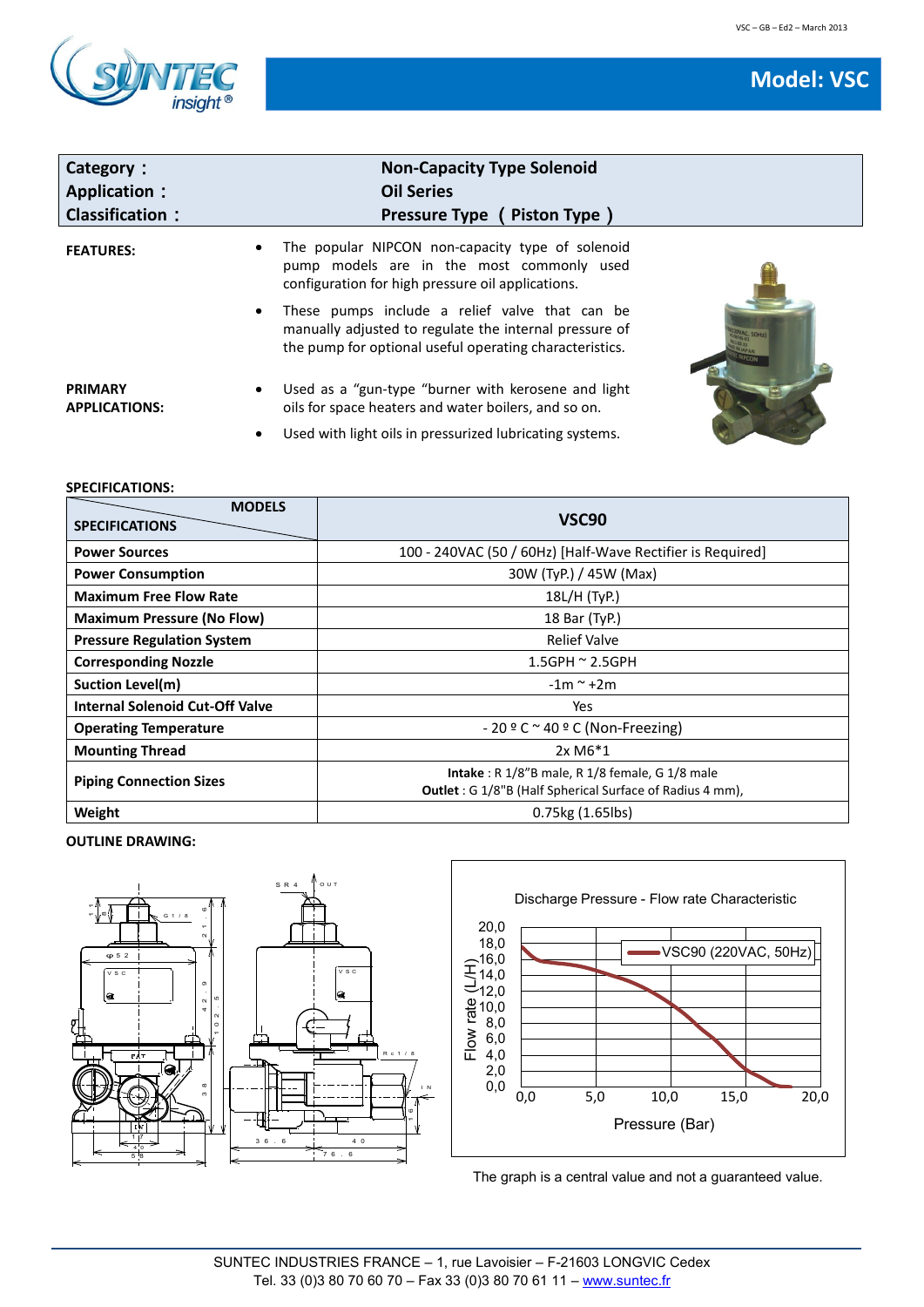**Model: VSK**



| Category:                              | <b>Non-Capacity Type Solenoid Pump</b>                                                                                                                                          |  |
|----------------------------------------|---------------------------------------------------------------------------------------------------------------------------------------------------------------------------------|--|
| <b>Application:</b>                    | <b>Oil Series</b>                                                                                                                                                               |  |
| <b>Classification:</b>                 | <b>Pressure (Piston) Type</b>                                                                                                                                                   |  |
| <b>FEATURES:</b>                       | This popular non-capacity type solenoid pump model is<br>in the most commonly used configuration for high<br>pressure, large capacity oil applications.                         |  |
|                                        | These pumps include a relief valve that can be<br>$\bullet$<br>manually adjusted to regulate the internal pressure of<br>the pump for optimal useful operating characteristics. |  |
| <b>PRIMARY</b><br><b>APPLICATIONS:</b> | Used as a "gun-type" burner with kerosene, bio-diesel<br>oils and light oils for space heaters and water boilers,<br>and so on.                                                 |  |

Used with light oils in pressurized lubricating systems.

# **SPECIFICATIONS:**

| <b>MODELS</b><br><b>SPECIFICATIONS</b> | <b>VSKX125</b>                                                                                                      |
|----------------------------------------|---------------------------------------------------------------------------------------------------------------------|
| <b>Power Sources</b>                   | 100 - 240VAC (50 or 60Hz) [Half-Wave Rectifier is Required]                                                         |
| <b>Power Consumption</b>               | 38W (TyP.) / 60W (Max)                                                                                              |
| <b>Maximum Free Flow Rate</b>          | 24L/H (TyP.)                                                                                                        |
| <b>Maximum Pressure (No Flow)</b>      | 14 Bar (TyP.)                                                                                                       |
| <b>Pressure Regulation System</b>      | <b>Relief Valve</b>                                                                                                 |
| <b>Corresponding Nozzle</b>            | $2.50$ GPH $\approx$ 3.75GPH                                                                                        |
| <b>Suction Level</b>                   | $-1.0m$ $\sim$ +2.0m                                                                                                |
| <b>Internal Solenoid Cut-off Valve</b> | Yes                                                                                                                 |
| <b>Operating Temperature</b>           | $-20$ º C $\sim$ 40 º C (Non-Freezing)                                                                              |
| <b>Mounting Thread</b>                 | $2x$ M $6*1$                                                                                                        |
| <b>Piping Connection Sizes</b>         | <b>Intake</b> : $R\ 1/8$ "B male, $R\ 1/8$ female<br><b>Outlet:</b> G 1/8"B (Half Spherical Surface of Radius 4 mm) |
| Weight                                 | $0.75$ kg $(1.65$ lbs)                                                                                              |

#### **OUTLINE DRAWING:**





The graph is a central value and not a guaranteed value.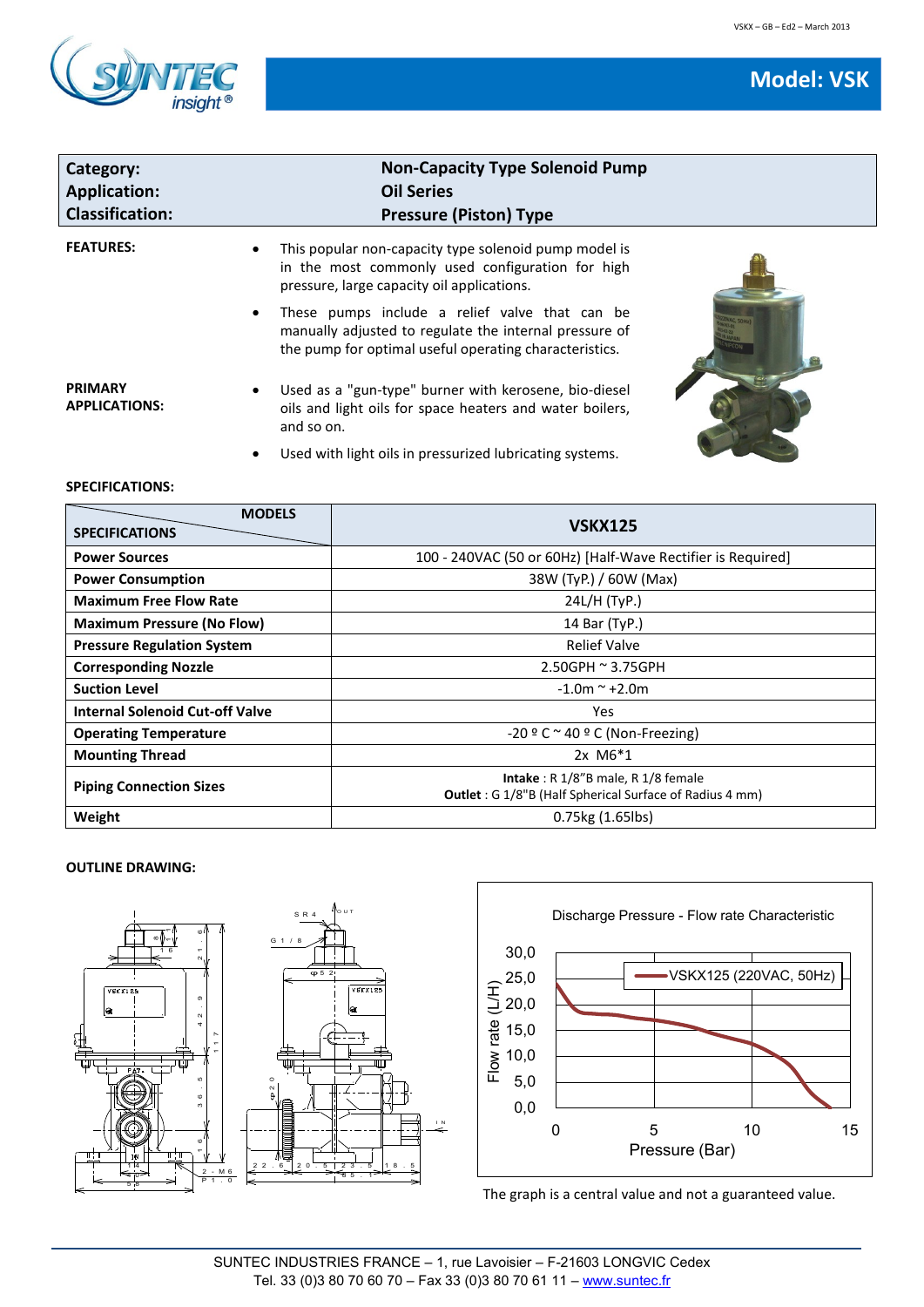



| <b>Model: VSE</b> |  |
|-------------------|--|
|                   |  |

| Category:<br><b>Application:</b><br><b>Classification:</b> |                                                                       | <b>Non-Capacity Type Solenoid Pump</b><br><b>Oil Series</b><br><b>Pressure (Piston) Type</b>                                                                                                                                                                                                                                                                                              |  |
|------------------------------------------------------------|-----------------------------------------------------------------------|-------------------------------------------------------------------------------------------------------------------------------------------------------------------------------------------------------------------------------------------------------------------------------------------------------------------------------------------------------------------------------------------|--|
| <b>FEATURES:</b>                                           | pump.                                                                 | These non-capacity type solenoid pump models are<br>typically used for high pressure oil applications. They have a<br>mechanism that is activated when the pump is stopped<br>which discharges any residual pressure remaining inside the                                                                                                                                                 |  |
| <b>PRIMARY</b><br><b>APPLICATIONS:</b>                     |                                                                       | These pumps include a relief valve that can be manually<br>adjusted to regulate the internal pressure of the pump for<br>optimal useful operating characteristics.<br>Used as a precision voltage phase controlled "gun-type"<br>burner to alleviate the problem of excessive noise levels<br>generated by the dramatic increase in furnace pressure<br>when the boiler is first started. |  |
| <b>SPECIFICATIONS:</b>                                     | Used with light oils in pressurized lubricating systems.<br>$\bullet$ |                                                                                                                                                                                                                                                                                                                                                                                           |  |
| <b>SPECIFICATIONS</b>                                      | <b>MODELS</b>                                                         | <b>VSE90</b>                                                                                                                                                                                                                                                                                                                                                                              |  |
| <b>Power Sources</b>                                       |                                                                       | 100 - 240VAC (50 or 60Hz) [Half-Wave Rectifier is Required]                                                                                                                                                                                                                                                                                                                               |  |
| <b>Power Consumption</b>                                   |                                                                       | 30W (TyP.) / 45W (Max)                                                                                                                                                                                                                                                                                                                                                                    |  |

**Maximum Free Flow Rate** 18L/H (TyP.) **Maximum Pressure (No Flow)** 17 Bar (TyP.) **Pressure Regulation System Relief Valve** Relief Valve **Corresponding Nozzle** 1.5GPH ~ 2.5 GPH **Suction Level**  $-1m \sim +2m$ **Internal Solenoid Cut-off Valve Ves** 

**Mounting Thread** 2x M6<sup>\*</sup>1

**Weight** 0.75 Kg

**Operating Temperature**  $\begin{array}{c} \begin{array}{c} \begin{array}{c} \end{array} \end{array}$  **Operating Temperature** 

**Piping Connection Sizes Intake**: R 1/8"B male, R 1/8 female, G 1/8 male<br>**Piping Connection Sizes** 

| <b>OUTLINE DRAWING:</b> |
|-------------------------|



The graph is a central value and not a guaranteed value.

**Outlet** : G 1/8"B (Half Spherical Surface of Radius 4 mm)